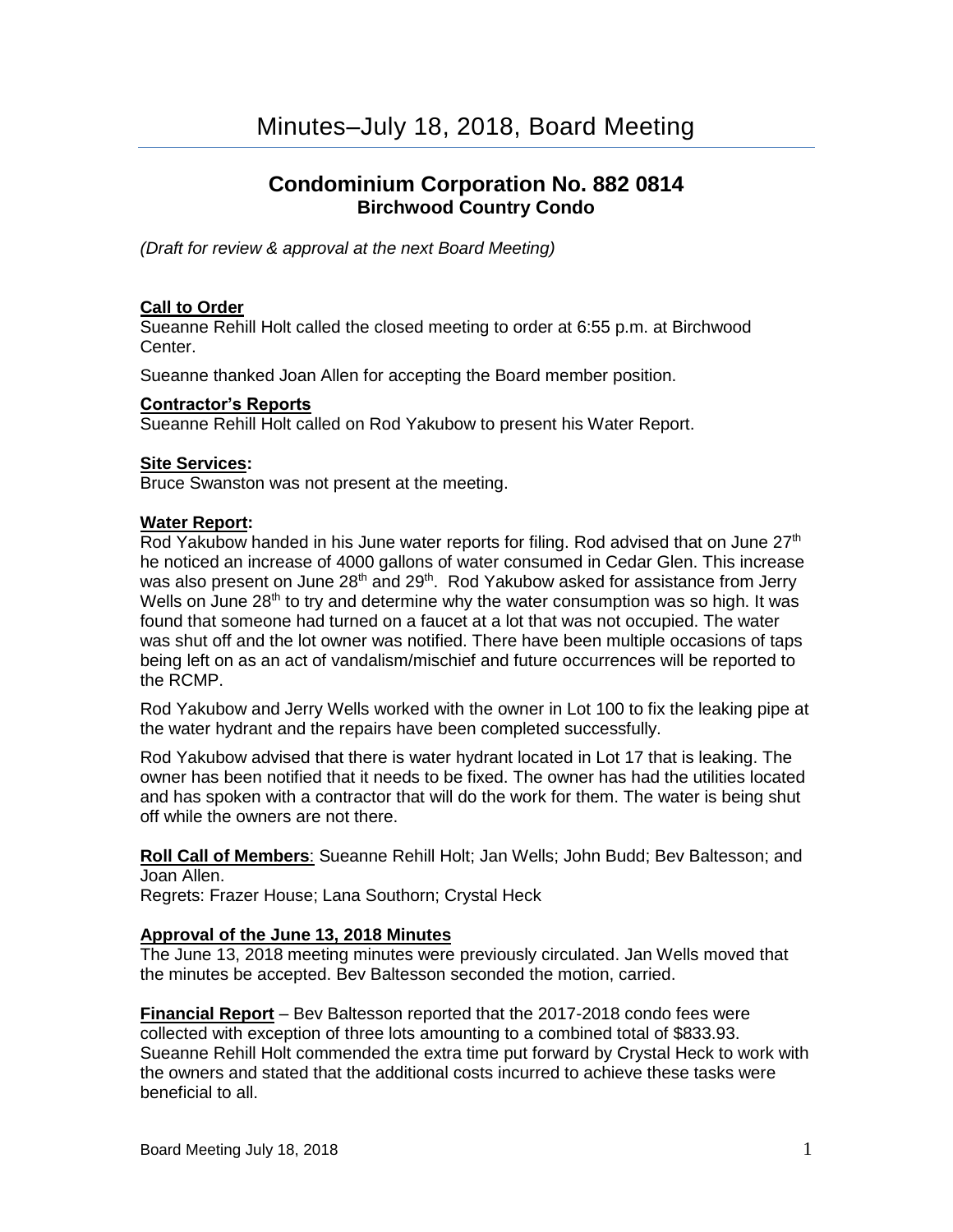Bev Baltesson reported that there were 125 owners that have submitted their 2018-2019 condominium fees of which 75 owners took advantage of the prepaid option.

Bev Baltesson stated that there are no new owners to report, however one lot has a sale pending for July 23/18.

**Site Services**- Jan Wells reported on behalf of Frazer House. Frazer House prepared and submitted three quotation requests for the bridge repair to be responded to on or before July 20, 2018. The Board has received one quotation to date.

There was one \$75 fine letter sent out to an owner who has not responded to a noncompliance letter.

Jan Wells stated that there has been vandalism/mischief to lots and property reported by owners. Large rocks have been pushed over, water taps left on, small items removed from lots, etc.

Again, the owners are encouraged to report trespassing, damage or theft on their property to the RCMP and exercise "good neighbor" practices by watching for unusual activity or damage especially where owners are away. Reporting the incident to Bruce Swanston is also beneficial so he aware of an issue.

There were two Birchwood Development Applications submitted to the Board for approval. Both were approved by the Board and the owners advised to go to the County to apply for a County Development Permit.

Two Brazeau County Development Permits were received, one permit was successful, and one permit was denied by Brazeau County.

**Secretarial** – Lana Southorn submitted her report that the yearly renewal for the website hosting services and the two-year renewal for the website domain are completed. Lana Southorn prepared the water reporting forms for the upcoming year.

**Brazeau County Liaison** - Jan Wells contacted Brazeau County by telephone regarding the condition of the south gate emergency access road. They were intending to discuss our request at their July 17, 2018 meeting and will have Anthony Heinrich come for a site visit which has been discussed with the owner. Further they hope to present a request to council on the August 21, 2018 meeting at which time they may require a letter of support from the Board.

Jan Wells contacted Brazeau County about the condition of the community playground and parking pad. The County has tended to the weeds and going forward will maintain more often. Jan Wells also inquired about having a seasonal outhouse brought to the site and the County responded that since other playgrounds do not have this service it is not something that they can do for us.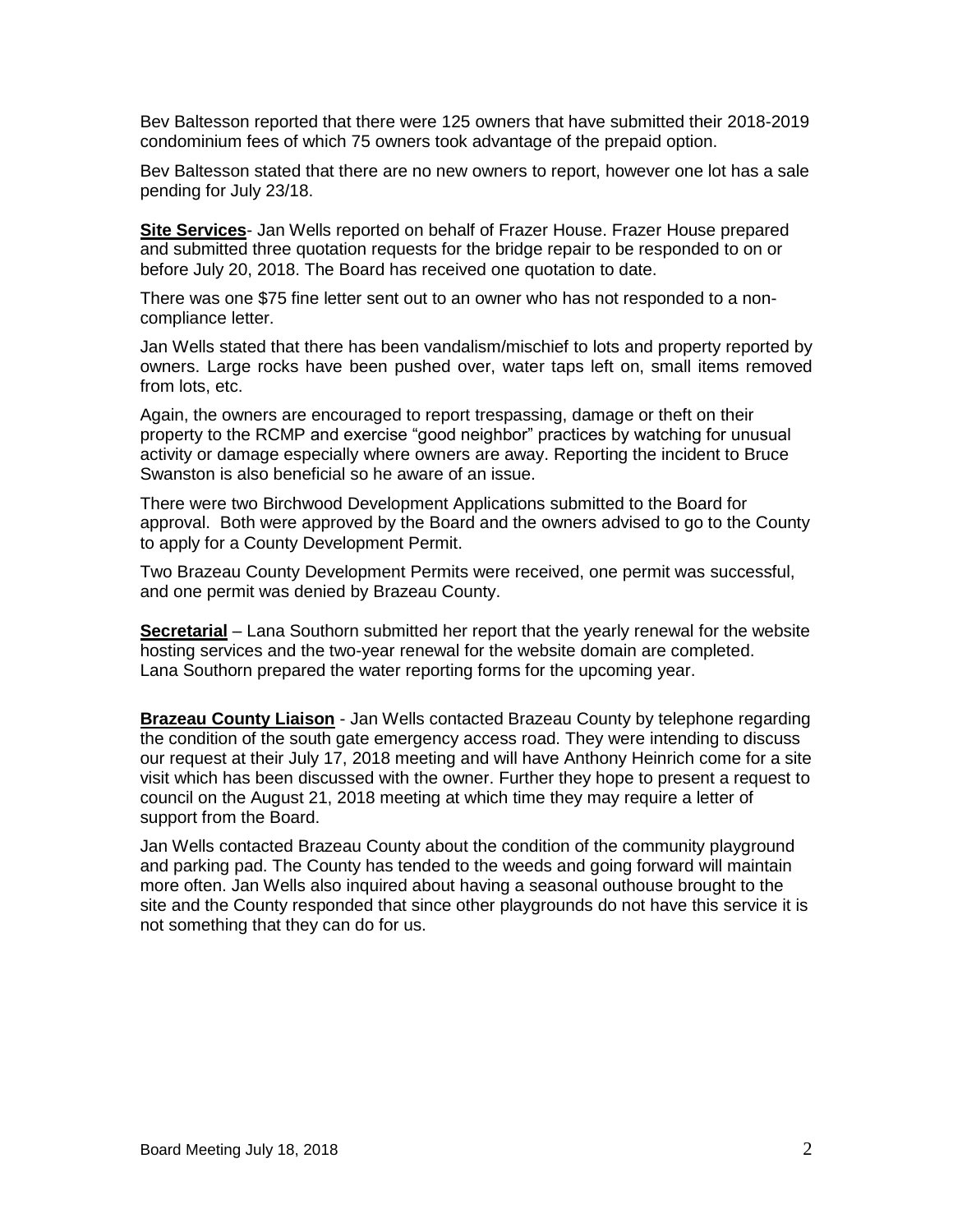# **Water Upgrade**

The Board held an additional meeting on June 18, 2018. Attendees were Sueanne Rehill Holt, John Budd, Joan Allen, Frazer House, Jan Wells, Lana Southorn, Bev Baltesson, Rod Yakubow, Jerry Wells.

The Board also invited Neil Hollands, a former engineer recently retired after working many years for Alberta Environment with over 30 years of experience in municipal and private water and wastewater systems, in hopes that he could give us a better understanding of the process for the required upgrade and, if possible, answer questions to prepare a request for proposal (RFP) for an engineering company that would be acceptable.

After much discussion and exchange of information the Board engaged Neil Hollands to research and prepare the RFP for a minimum of three engineering companies on our behalf. Any bids would be presented at the July meeting.

The Board was presented with responses from two companies, the third company having declined to bid due to time constraints. Neil Hollands also prepared a detailed analysis of the two proposals. Further review and reference checks are required before the Board plans to award the RFP on August 1, 2018.

# **Old Business**

- Letters of Concern Responses for letters from Diane Gallant, Lot 5, received on June  $2^{nd}$  and June 13<sup>th</sup> were mailed on June 14<sup>th</sup> and June 19<sup>th</sup> respectively.
- Response to concerns about the financials brought forward by Betty MacRae, Lot 21, on June 2<sup>nd</sup> was mailed on June 14<sup>th</sup>.
- Xplornet contract Jan Wells received a call from a representative from Xplornet, they are planning to have the site marked to identify the footprint to prepare a drawing indicating where the tower would be placed. Jan Wells advised them that a Board member should be present for the survey.

# **New Business**

# **CC Valve & Water Hydrant Locations**

Bev Baltesson suggested a project to take pictures of all CC valves, to be stored on a USB picture card so that if valves, hydrants, etc., need to be located in the winter months, the pictures could identify their location. Bev Baltesson and Joan Allen volunteered to assist with taking pictures. Bev will contact Rod Yakubow and Jerry Wells and ask for their assistance. Bev will purchase an appropriate picture card.

#### **Winter Storage of Kubota**

Bev Baltesson advised that the lot owner has been reimbursed for the Kubota storage from November 15, 2017 to April 1, 2018. Sueanne Rehill Holt and John Budd will approach the lot owner for an agreement to store the Kubota for the winter months again this year.

#### **Insurance Renewal**

Bev Baltesson advised that we have received notification that the insurance is being renewed as the policy expires on September 1, 2018. Discussion confirmed that there are no changes to be made to the existing policy.